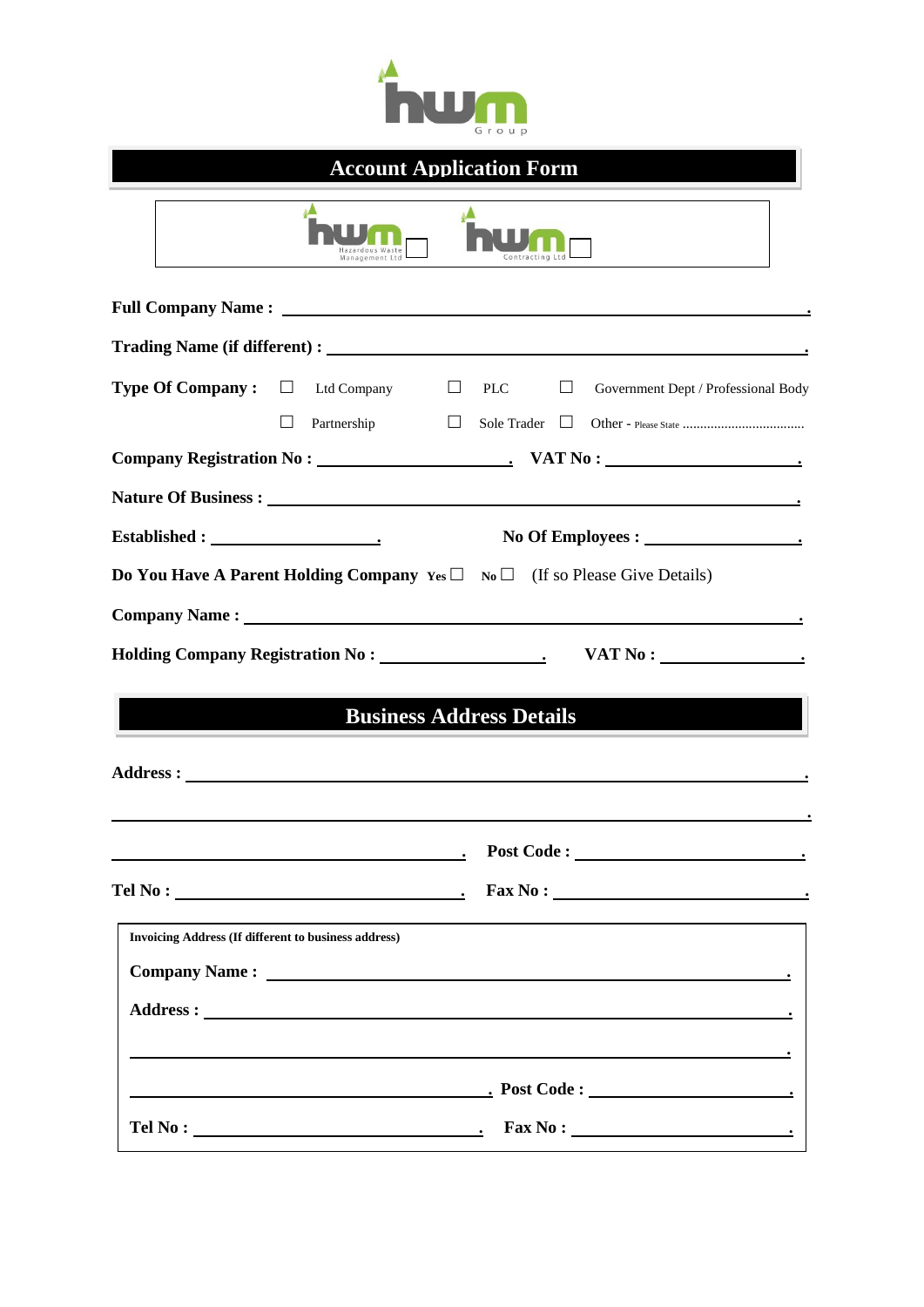

**Who Is Your Purchase Contact**

|                                                             | Tel No:                                                                                                                                                                                                                                   |
|-------------------------------------------------------------|-------------------------------------------------------------------------------------------------------------------------------------------------------------------------------------------------------------------------------------------|
|                                                             | <b>Example 2 Bank Details</b>                                                                                                                                                                                                             |
|                                                             |                                                                                                                                                                                                                                           |
|                                                             |                                                                                                                                                                                                                                           |
|                                                             |                                                                                                                                                                                                                                           |
|                                                             |                                                                                                                                                                                                                                           |
| <b>Method Of Payment</b> (Please Tick) $\Box$ Cheque $\Box$ | <b>BACS</b> (Full details will be sent with this form)                                                                                                                                                                                    |
|                                                             |                                                                                                                                                                                                                                           |
|                                                             | <b>Two Independent Trade Referees</b>                                                                                                                                                                                                     |
|                                                             | Contact Name: Company Name: Company Name: Company Name: Company Name: Company Name: Company Name: Company Name: Company Name: Company Name: Company Name: Company Name: Company Name: Company Name: Company Name: Company Name            |
|                                                             |                                                                                                                                                                                                                                           |
|                                                             | <u>Post Code</u> : <u>Andrea Code : Andrea Code : Andrea Code : Andrea Code : Andrea Code : Andrea Code : Andrea Code : Andrea Code : Andrea Code : Andrea Code : Andrea Code : Andrea Code : Andrea Code : Andrea Code : Andrea Code</u> |
|                                                             |                                                                                                                                                                                                                                           |
|                                                             |                                                                                                                                                                                                                                           |
|                                                             |                                                                                                                                                                                                                                           |
|                                                             | Post Code:                                                                                                                                                                                                                                |
|                                                             |                                                                                                                                                                                                                                           |
|                                                             | <b>Proprietors Or Partners Details</b>                                                                                                                                                                                                    |
|                                                             |                                                                                                                                                                                                                                           |
|                                                             |                                                                                                                                                                                                                                           |
|                                                             | Address: The contract of the contract of the contract of the contract of the contract of the contract of the contract of the contract of the contract of the contract of the contract of the contract of the contract of the c            |
|                                                             | Post Code:                                                                                                                                                                                                                                |
|                                                             | Tel No: $\qquad \qquad \qquad$ Fax No: $\qquad \qquad$                                                                                                                                                                                    |
|                                                             |                                                                                                                                                                                                                                           |
|                                                             | $\qquad \qquad \textbf{Post Code}:$                                                                                                                                                                                                       |
| Tel No :                                                    | $\sim$ Fax No : $\sim$ Fax No : $\sim$                                                                                                                                                                                                    |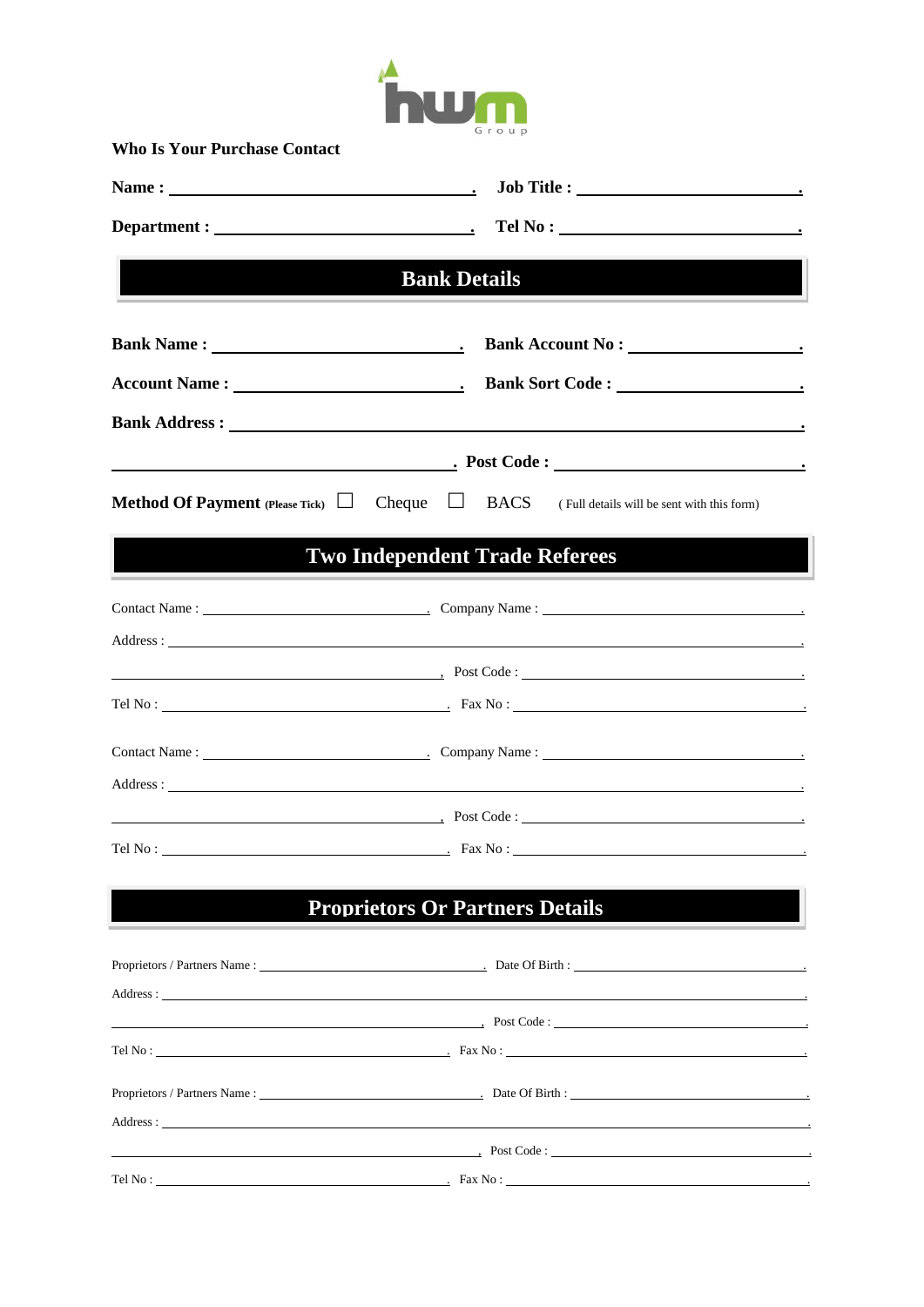

*In the case of sole traders or partnerships, this section must be completed. – For credit reference purposes a date of birth is mandatory for proprietors or partners.*

| <b>Authorised By</b>                                                                                                                                                                                                                                                                         |
|----------------------------------------------------------------------------------------------------------------------------------------------------------------------------------------------------------------------------------------------------------------------------------------------|
| In consideration of HWM Group ("The Company") agreeing to open a Credit Account,                                                                                                                                                                                                             |
| $I/We$ :                                                                                                                                                                                                                                                                                     |
| Being authorised person (s) of : $\blacksquare$                                                                                                                                                                                                                                              |
| (The Customer) agree that all transactions will be conducted within the conditions stated overleaf.                                                                                                                                                                                          |
| Please pay attention to our payment terms and retention of title clauses.<br>Company Letterhead Enclosed                                                                                                                                                                                     |
| Please note: We may use the information you provide to make a search with a credit reference agency, which may keep a record of that<br>search. In the case of a limited company we may also make enquiries with a credit reference agency about the principal directors of that<br>company. |
|                                                                                                                                                                                                                                                                                              |
|                                                                                                                                                                                                                                                                                              |
| Full Name (s) in block capitals :                                                                                                                                                                                                                                                            |
|                                                                                                                                                                                                                                                                                              |
|                                                                                                                                                                                                                                                                                              |
| When this form is completed, please forward it with a copy of your letterhead to the address below.<br>We will contact you to advise when your account has been opened.<br>If you require further assistance then contact us via the address or phone number detailed below.                 |
| <b>HWM</b> Group<br><b>Otterbourn Farm</b><br>Kiln Lane, Otterbourne, Winchester<br>Fax: 01962 718 031 E-mail: info@hwmgroup.co.uk<br>SO21 2EN Tel: 01962 718030                                                                                                                             |
| <b>For Office Use Only</b>                                                                                                                                                                                                                                                                   |
| Credit Search Complete : $\Box$<br>Yes<br>No                                                                                                                                                                                                                                                 |
| <b>Credit Given</b><br>Yes<br><b>No</b>                                                                                                                                                                                                                                                      |
|                                                                                                                                                                                                                                                                                              |
| $Credit Limit : £$ (                                                                                                                                                                                                                                                                         |
| Date:                                                                                                                                                                                                                                                                                        |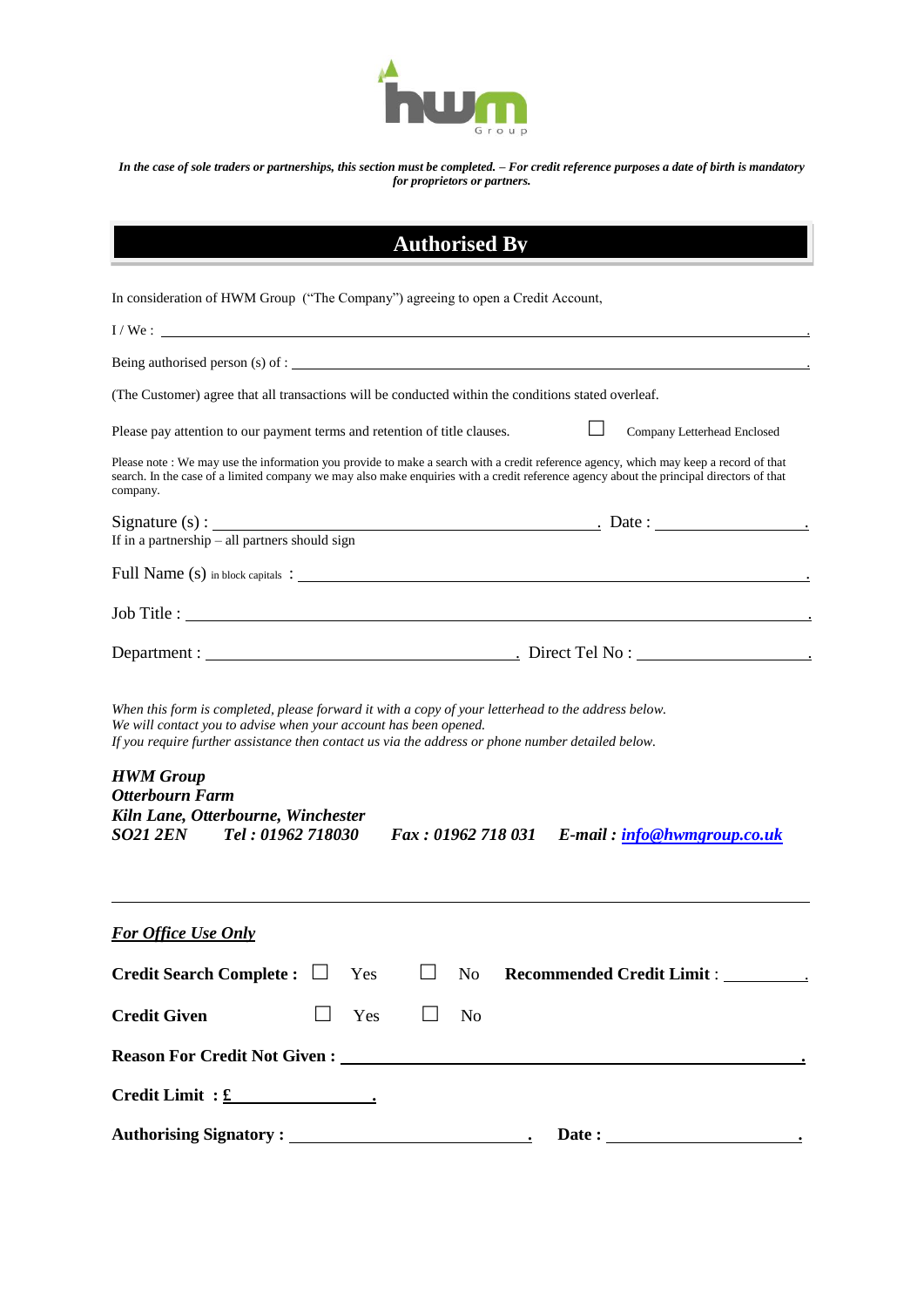

- **1. HWM Group 's Conditions Apply**<br>
1.1 Unless otherwise specifically agreed in writing by HWM Group, all quotations and contracts for the supply of goods / services by HWM Group are made upon these conditions which shal
- 
- 

- 
- 
- 
- **2.** Payment Terms<br>2.1 Terminate any others and of month after invoice date and in default HWM Group shall be entitled without notice to the purchaser to:<br>2.1.1 Terminate any outstanding work orders or quotations<br>2.1.2 Wit
- not.<br>In addition, HWM Group shall be entitled to charge the purchaser interest on the amount unpaid at the rate of 8% above Lloyds TSB Bank PLC base rate until payment in full is made and the purchaser will
- 
- 
- In addition, HWM Group shall be entitled to charge the purchaser interest on the amount unpaid at the rate of 8% above Lloyds TSB Bank PLC base rate until payment in full is made and the purchaser will<br>indeminify HWM Group

### $\frac{3}{3}$ .

- 
- 3.1 All prices quoted are subject to VAT (at the current rate) where applicable<br>3.2 Prices are correct at time of issue of quotation and are subject to change we<br>3.3 The price charged to the purchaser will be the quoted p 3.2 Prices are correct at time of issue of quotation and are subject to change with prior notice 3.3 The price charged to the purchaser will be the quoted price at the time of ordering

- 
- 4. Retention Of Title<br>All the goods / services supplied passes to the purchaser on delivery, legal title in such goods shall not pass to the purchaser until HWM Group has received in cleared funds the full price<br>Although r
- 
- 4.4 Until such time as legal title in the goods passes to the purchaser HWM Group may at any time require the purchaser, its liquidator, receiver or administrator to return the goods and or may repossess the goods by enter
- 
- 4.5.1 Cancel the contract 4.5.2 Suspend further deliveries or services
- 
- 4.5.3 Terminate any outstanding order or quotation without incurring any liability whatsoever as a consequence of this action.<br>4.6 HWM Group reserves the right at any time before title in the goods / services has passes to occurs

- 
- 
- 
- 
- 
- 
- 5.1 Delivery<br>
Terms and conditions for delivery are only applicable in the UK<br>
5.2 Unless otherwise agreed delivery of the goods / services shall take place at the purchaser's place of business.<br>
5.3 Unless other HWM Group
- 
- 

- 6. Returns<br>6.1 Notwithstanding any other provision in the contract, HWM Group may at its option allow the purchaser to return the goods / services upon the following conditions:<br>6.1.1 That the relevant goods are non-faulty
- 
- 
- 
- 
- 
- 6.1.2 That the relevant goods are goods that are ordinarily held in stock at one of HWM Group 's locations<br>6.1.3 That the purchaser notifies HWM Group within 10 days of delivery of its intention to return the goods<br>6.1.4 T

- 
- 
- 7.12 Unitly<br>The Movem establishes to its reasonable satisfaction that there is a defect in the goods / service or there is some other failure by HWM Group in relation to the conformity of the goods / services with the cont
- 7.2 This condition shall not apply unless the purchaser<br>7.2.1 Notifies HWM Group of the alleged defect within 3 days of the time when the purchaser discovers or ought to have discovered the defect<br>7.2.2 Allows HWM Group to
- 
- 
- 7.2.2 Allows HWM Group to collect the relevant goods<br>7.2.3 Complies with any reasonable request or instruction from HWM Group<br>7.24 Affords HWM Group a reasonable opportunity to inspect the relevant  $\frac{1}{2}$ <br>7.3 If HWM Gr
- 7.2.4 Affords HWM Group a reasonable opportunity to inspect the relevant goods<br>7.3 If HWM Group elects to replace the goods / services pursuant to this condition, HWM Group shall deliver the replacement goods / services to which the defective goods / service were delivered and the legal title to the defective goods / services which are being replaced shall (if it has vested in the purchaser) re vest in HWM Group<br>7.4. IN The Group shall be un
- 
- 
- 
- writing)<br>7.4.2 If the total price for the goods / services has not been paid by the due date for payment<br>7.4.3 In respect of any type of defect or damage specifically excluded by HWM Group by notice in writing or<br>7.4.4 If

### **8. Liability**

- 8.1 Subject to condition 7 above, this condition sets out the entire liability of HWM Group (including any liability for the acts or omissions of its employees, agents and sub-contractors) to the purchaser in respect of
- 
- 
- 
- 8.1.1 Any breach of the conditions or the contract<br>8.1.2 Any togens or reade by the purchaser of any of the goods, or any product incorporating any of the goods<br>8.1.3 Any representation, statement or tortuous act or omissi
- 8.4 HWM Group shall not be liable to the purchaser for any indirect loss of profit, loss of business or depletion of goodwill or consequential loss or any claims for consequential compensation whatsoever which arise out of

**9. Services** 9.1 Any services which are subject to a separate fee and are to be performed by HWM Group under the contract are performed in accordance with HWM Group's terms and conditions.

10.1 Force Majeure<br>10.1 Force Majeure eserves the right to defer the date of delivery or to cancel the contract or reduce the volume of the goods / services ordered by the purchaser (without liability to the purchaser) if